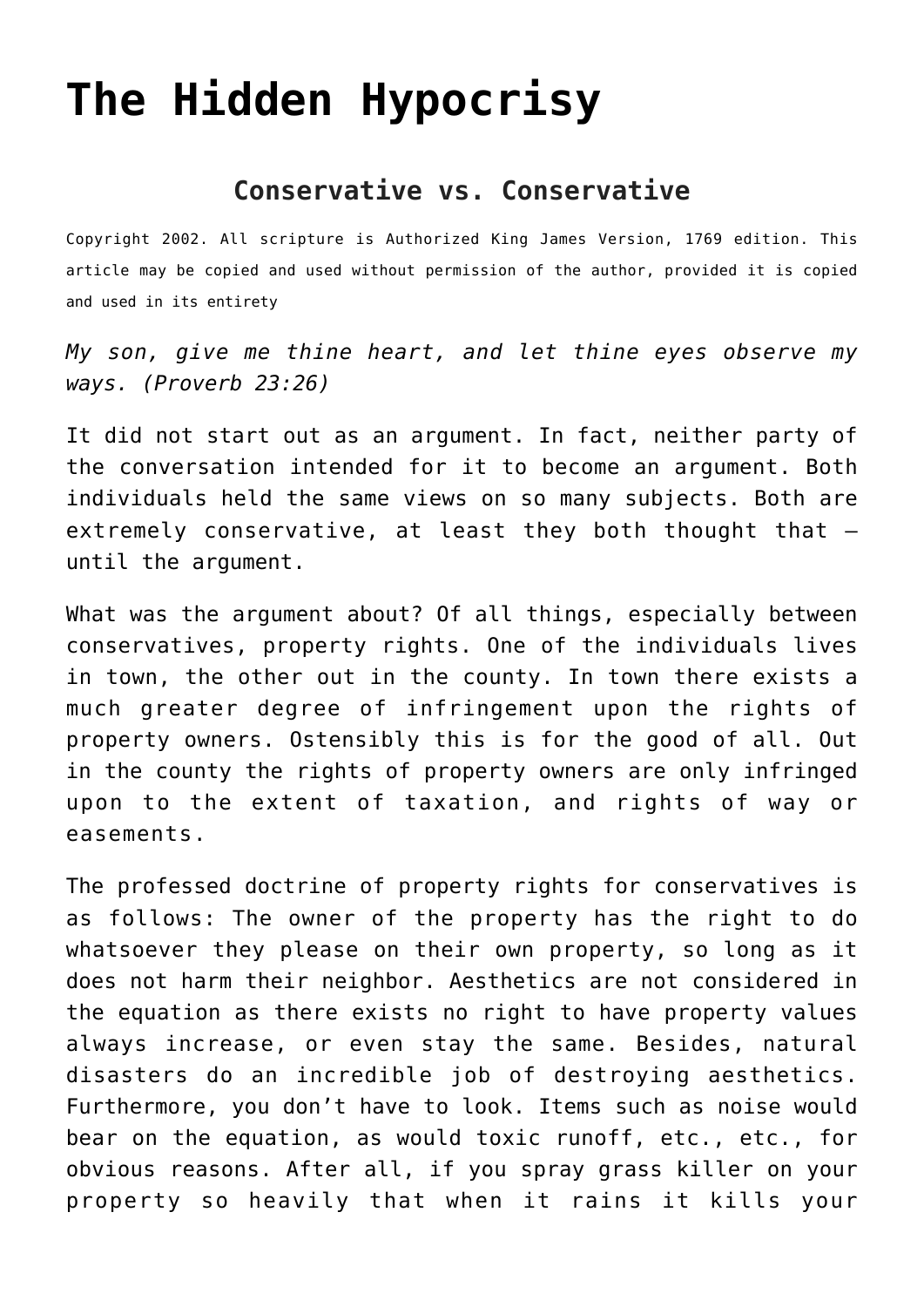neighbor's grass, then you are doing harm to your neighbor. By the same token, if you require your neighbor to keep their property in a certain condition just so your property values are maintained, or because it suits your definition of beauty, that places a burden upon them and does them harm. There are two sides to this coin. You cannot have one without the other.

This is the ground that the argument sprang from. It seems that the in-town person had a neighbor on the corner of her street, plainly visible from her house, that parked his tractor-trailer rig (minus the trailer) in his front yard on the weekends. Sometimes he would work on it as well. She did not like this. Why? It was unsightly, and drove down her property values. She proclaimed the virtues of zoning (an egregious infringement upon the rights of property owners) in complete contradiction to her avowed conservative beliefs.

"Not so," was the reply to her statements "you cannot have it both ways. Zoning is wrong as it destroys property rights and places an undue burden upon the property owner. Besides, where in the Constitution does it guarantee that your property values should be maintained, or even increased?"

The reply back was furious. Now she was caught in her own hypocrisy. Something in her doctrine had gone against her personal desires. Instead of reconciling the difference, and either changing her doctrine to match her personal desires (which liberals do), or changing her personal desires to match her doctrine; (the right thing to do) she had lived with the conflict of principle versus her application of that principle for many years. It had become intrenched in her mind that this is how it is. She had come to believe an irreconcilable difference as being the norm, and thus acceptable.

So it often is with most, if not all, individuals. But it is certainly not Christ-like.

A prime example of this among the children of God in the New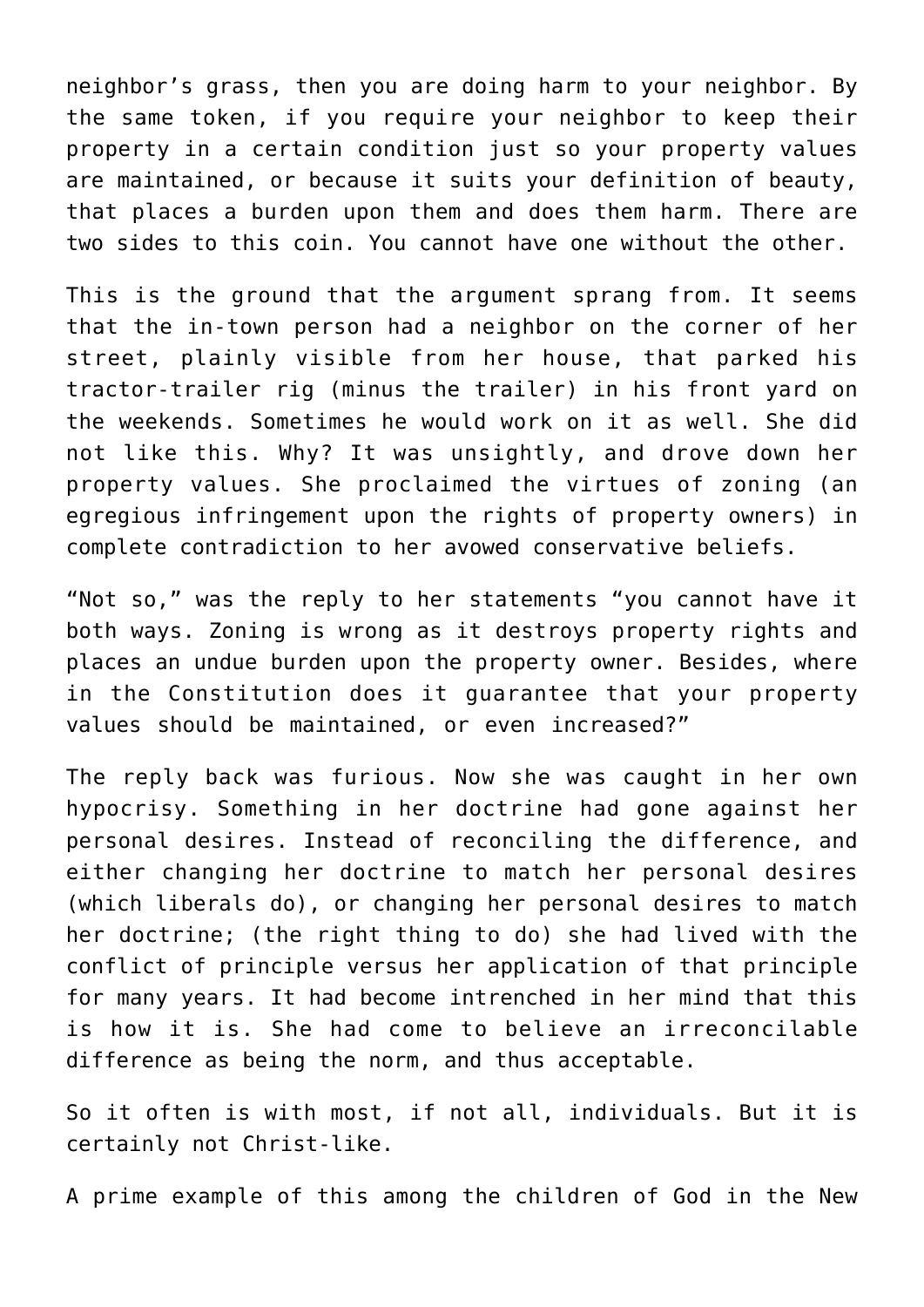Testament church is the issue of universalism. The biblical doctrine of the local, visible, New Testament church is mutually exclusive of the Protestant doctrine of the universal, invisible church. (I cannot call it "New Testament" as it is not found in the New Testament.) Yet, those in covenant with the Lord seem to miss the fact that these two doctrines clash, and that one must hold to one or the other. It is a dichotomy to proclaim the local, visible doctrine, and yet partake of those in "Christendom" that hold to a universal, invisible doctrine and preach it through everything they do. Universalist doctrine and principle inherently attacks the proper biblical doctrine of the local, visible New Testament church. Ultimately, universalist doctrine leads to the one-world church under Satan. Yet, this end is either not seen by the Lord's people, or it is ignored because of the siren song the universalist brings. What is inescapable, even if it is not spoken of, is the hypocrisy of the situation. What are the children to believe? For that matter, most adults would have trouble distinguishing which "truth" is real:

*What is preached? — Or, what is done?*

Much the same can be said of the doctrine of Eternal Security of the Believer. It does no good to preach the Biblical truth of eternal security to the children (and others) if every time they turn around they find their parents and other adults around them always holding up those that do not believe in eternal security. What should they take from such an example? What should they believe? What should we tell them: Believe the word of God, the Bible? Will they not answer: *"Why? You don't!"* It will not matter to the child that they are answerable to God for their attitude and rebellion. It is of no consequence because it is not real to them. Their rebellion has no eternal significance for them because they do not know which "truth" to believe. Should they believe a book that the adults claim to believe, but will not follow wholly. Or, the more real (albeit unbiblical) actions of those same adults?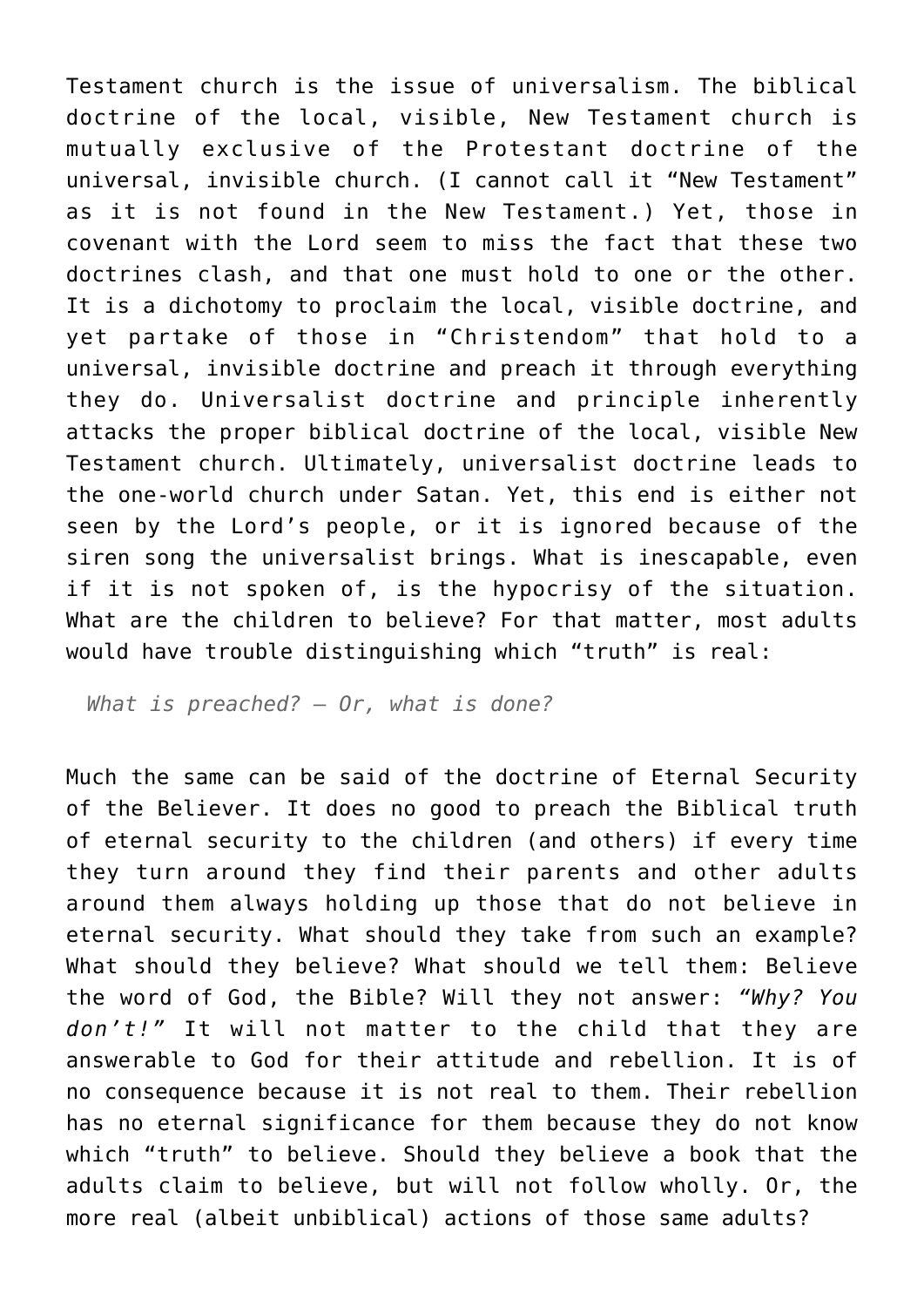There are many other examples that can be used as well. Things such as holding "church" in the parking lot. Finding more "convenient" places to be on Sunday or Wednesday evening. Displaying modest dress in the Lord's house, but a different standard everywhere else. Even going so far as redefining the terminology so the hypocrisy is not so evident. etc., etc.

It is the failure to be consistent in application of principle. If our children hear the principle and commandment taught and preached, but then see their teachers ignore the principle in application because it is inconvenient or doesn't fit personal desires, then the children will ultimately discard all the teaching as well. Not only will they not inwardly learn the doctrines and the principles contained therein, they will not obey the commandments that stem from the doctrines and principles. It is going to be a rare child (or adult) that does not do this.

Very rare.

This is primary way we make hard-hearted children. Outwardly they will conform to the rules for the most part. But inwardly, they despise everything they are being taught, and the teachers that instruct them. Whenever the opportunity presents itself, they are gone. Often, never to return. Again, they will justify their hardness of heart by the living example before them: The adults in authority over them.

This is one of the prime ways we lose the next generation, and thus contribute greatly to losing the war. We are our own worst enemies. Is this the reason every child departs? No, not likely. Some will depart simply because they choose to depart. However, we cannot say within ourselves that we were not hypocrites in the things we did. And thus; strong factors in driving them away from the truth of the word of God.

In every one of us there are hypocrisies that exist. Without doubt, this does not please the Lord. We are to grow and